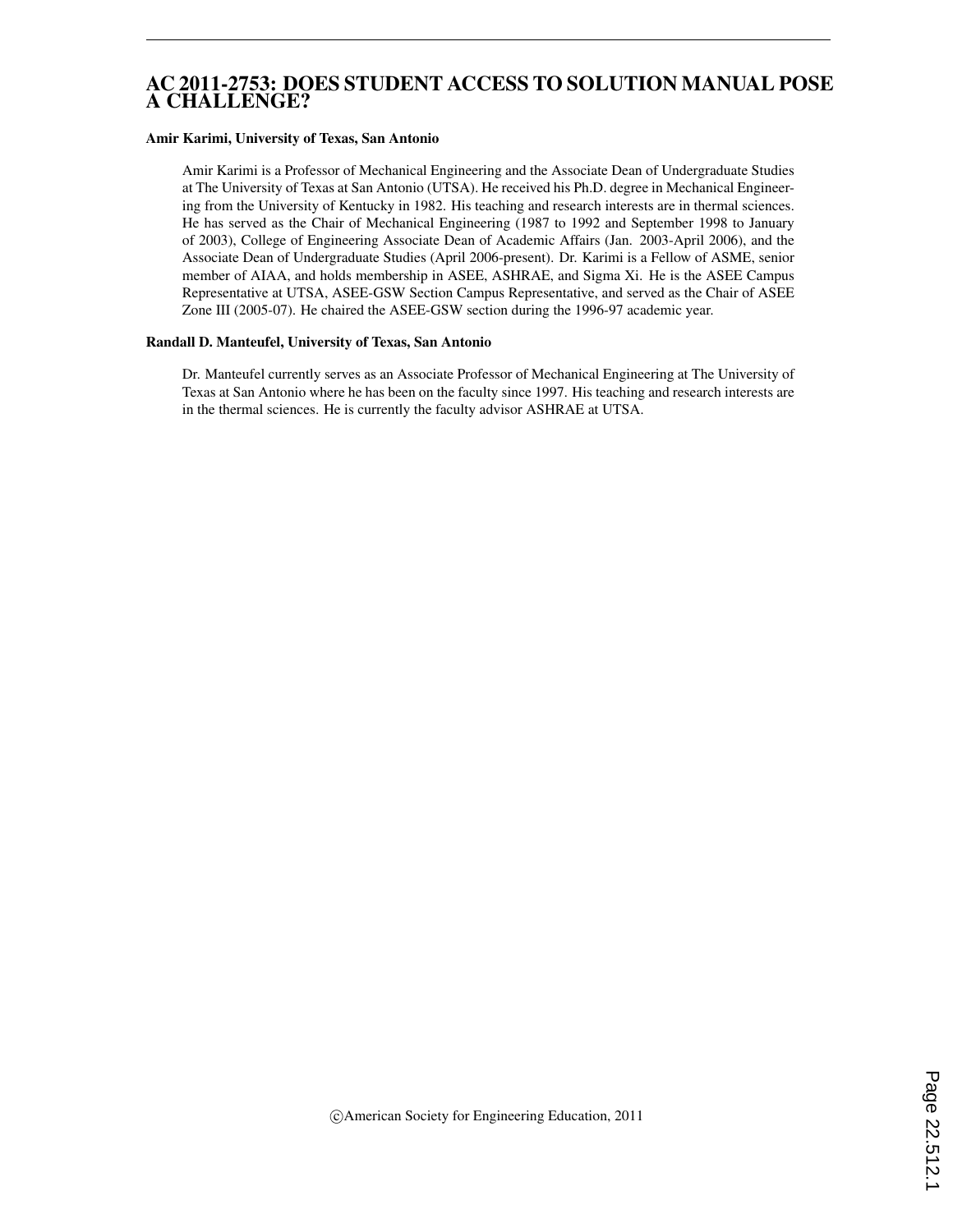# **Does Student Access to Solution Manual Pose a Challenge?**

### **Abstract**

Homework problems are assigned to give students the educational experience of solving problems without having access to their solutions and engineering textbooks provide excellent problem sets for homework assignments. Publishers supply solution manuals as a resource for the instructors, with most manuals providing detailed solutions for each problem in the textbook. Since most engineering textbooks solution manuals are currently in digital format, they are readily available to students. This paper provides information on how students get access to solution manuals and gives examples of indicators that students are using solution manuals in completing their homework assignments. It shows the effect of solution manuals on student performance by comparing grade distributions in thermodynamic courses whose students had access to the solution manual with those when most students completed their homework assignments on their own. It is shown that the percentage of unsuccessful attempt in rigorous thermodynamic courses (grades of D, F, and W) increases when students have access to the solution manual. Other contributing factors influencing student lack of success are also highlighted. Alternate methods for assigning homework problems as well as various grading policies used to improve student success are described. The latest method in assigning homework problems as well as a new grading policy has shown significant improvement in student performance and success.

## **Introduction**

Each chapter of most modern engineering textbooks provides several example problems with detailed solutions to help students achieve a better understanding of the basic concepts and theories described in the chapter and demonstrate their use in engineering applications. A large number of problems are assembled at the end of each chapter to be used for homework assignments. One purpose of providing a large set of problems is to give instructors the flexibility of selecting problems for homework assignments that change from semester to semester. Having a large set of problems to pick from, the problems can be varied to reduce the chance that the solutions from previous semesters are available to students.

In addition to a large number of excellent problems in the textbooks, publishers also provide solution manuals as a resource for instructors. These manuals give detailed solutions to each problem in the textbook. Many are prepared in type-set with excellent graphics. In more recent years these solution manuals are supplied in a digital format which makes them easy to be shared via email or downloaded from the Internet. Solution manuals which are intended to be available solely to instructors are now readily available to students, primarily through the Internet.

The purpose of homework assignments is to give students experiences in solving new problems and most instructors would agree that students should not have access to the problem solutions. Homework helps students prepare for engineering employment and practice where they are expected to solve new problems on their own. As students spend time and struggle through solving new problems they develop a deeper understanding of the subject matter.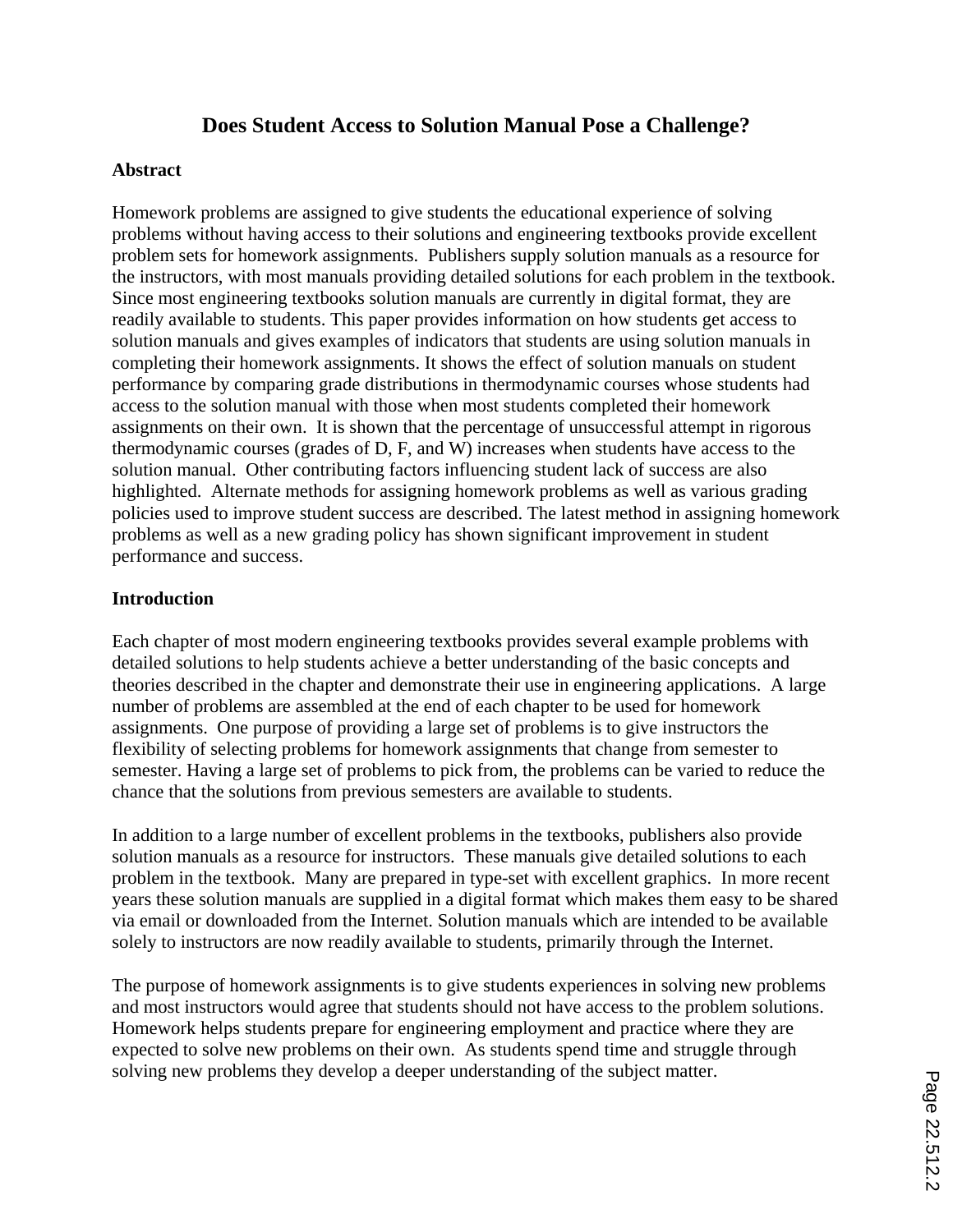Students have always been interested in gaining access to the solutions of their homework assignments. Copies of solutions to homework assignments and exam were collected and handed out to students planning to take the same course in the future.

A decade or more before, all solution manuals were in a hard copy format, providing some level of security and reducing the chance of student access. In addition, most solution manuals provided only short solution steps to the textbook problems. In order to make a more detailed solution available to students, the instructors often reworked the assigned problems. Gradually, many authors and publishers began to provide detailed solutions to textbook problems. These are not only good marketing tools, but they are great resources for the instructors, reducing the task of preparing detailed solutions and allowing more time for other course activities and research.

Approximately ten years ago, the publishers began providing solution manuals in digital formats, hence reducing the shipping cost and cluttering faculty office spaces. With the advantages and conveniences of reproducing the solutions and the ease for posting them on-line, the solution manuals in digital format also posed challenges for the faculty as they become readily available to students.

The authors of this paper have been teaching a two-semester course sequence in thermodynamic for many years in the Mechanical Engineering department (ME) at The University of Texas at San Antonio (UTSA). They have realized that the success of students in these courses depends on their motivation, the effort they place in learning the fundamental concepts, and time they spend in solving homework problems. Over time, the authors have developed new approaches in teaching and enhancing student learning $1-11$ . With the changes in technology and student behavior they continue striving to find new ways to reach students and help them learn and succeed.

One area of challenge in recent years has been the availability of solution manuals to students, which in authors' opinion has adversely affected student success. Access to solution manuals allows students to avoid the time and struggle necessary to solve problems and gain a deep understanding of a technical subject. Like sports technical knowledge is gained mainly by practice rather than comprehension. Students who use the solution manual to reduce the time and struggle needed to solve a homework problems, typically develop a shallow understanding of the materials and have little confidence in themselves to solve problems unless the solution manual is checked. In teaching the thermodynamics course sequence, it is observed that those students who have used the solution manual for doing their homework assignments and pass the first course, often have difficulties with the second course and usually receive a lower grade in the second course.

### **Student Access to Solution Manuals**

Within the last decade, we have noticed that each year increasingly a larger number of students were using solution manuals in doing their homework assignments. An Internet search for solution manuals for any engineering textbook produces a list of sources where the solution manuals can be obtained. Examples are Torrentz, e-bay, Amazon.com, or CrAmster.com<sup>12-15</sup>.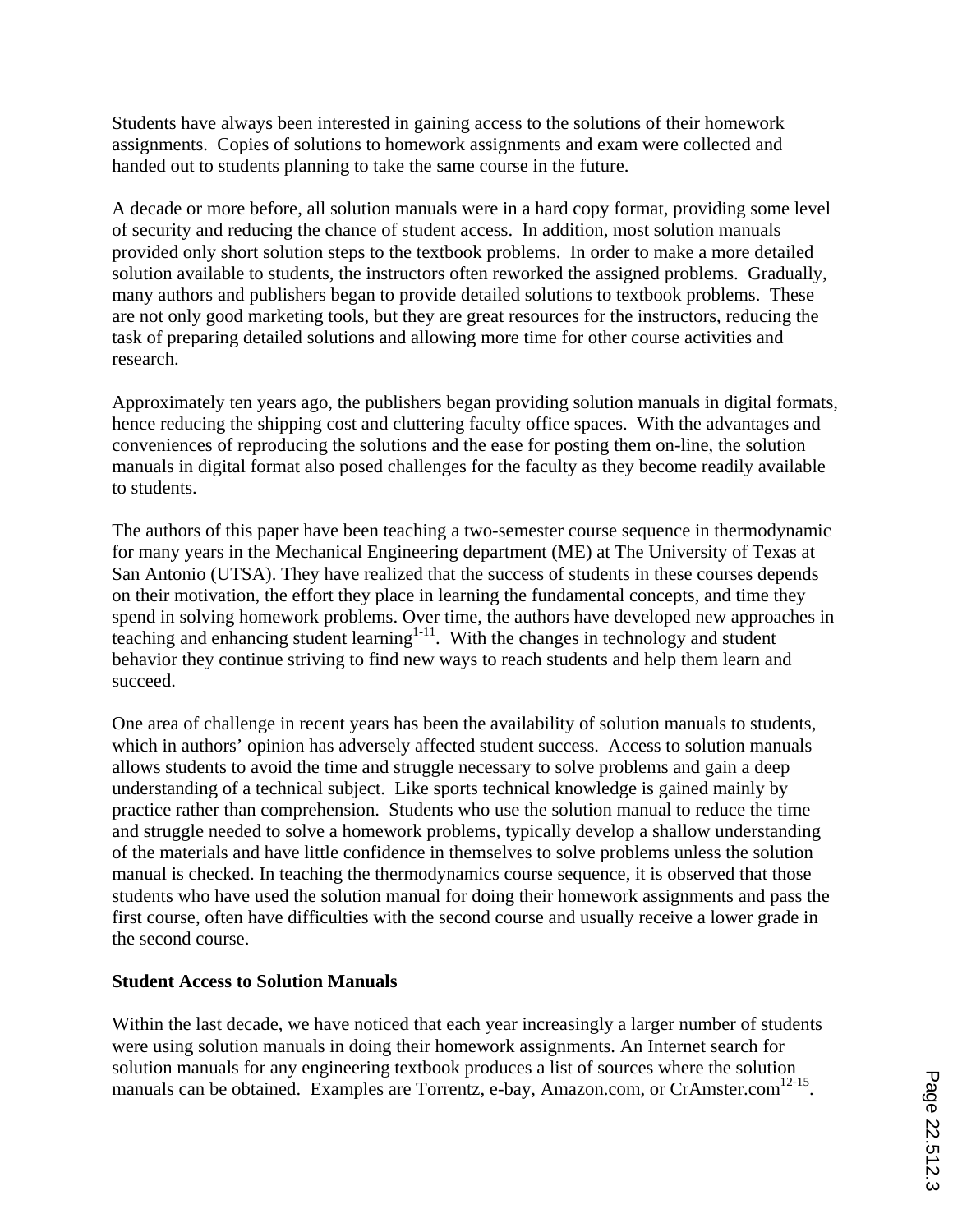All required engineering, math, and science courses in the UTSA's ME program must be completed with a grade of C or better. The authors have observed that the percentage of unsuccessful attempts to pass thermodynamics courses (grades of D, F, and W) increases when students have access to the textbook solution manual. Table 1 shows grade distributions for two courses in Thermodynamics taught by the same instructor. The number of students in each course is identified by N. The table compares grade distribution in a course with low indications that students had access to the textbook solution manual with that where a high percentage of students were using textbook solution manuals to complete their homework assignments. Closed book exams are used in both courses and the same number of exams was given in each course. Table 1 also provides a comparison of average grade point averages (GPA),on a 4.0 grading system, for the two courses. The average GPA might be misleading since the comparison does not exhibit a significant difference in the GPA numbers. However, one should note that grades of W (withdraw) have no influence on the course GPA. The last column in Table 1 shows that a high percent of students had received grades of W without influencing the course GPA. UTSA has a very generous drop date policy, which allows students to drop courses until near the end of the semester. The reason for most students dropping a course and receiving grades of W is because a grade of D or F is expected at the end of semester. Therefore, in reality the class GPA would be lower than 2.04 in the last column, if students stayed in the course until the end of semester. The class GPA would be 1.43 if all grades of W are counted as grades of F.

| Grade             | <b>Limited or no Student Access</b><br>to Solution Manual<br>$(N=38)$ | <b>Large percentage of Students Using</b><br><b>Solution Manual for Assignments</b><br>$(N=56)$ |  |  |  |
|-------------------|-----------------------------------------------------------------------|-------------------------------------------------------------------------------------------------|--|--|--|
| A                 | 17%                                                                   | 12%                                                                                             |  |  |  |
| В                 | 31%                                                                   | 14%                                                                                             |  |  |  |
| C                 | 26%                                                                   | 19%<br>15%                                                                                      |  |  |  |
| D                 | 17%                                                                   |                                                                                                 |  |  |  |
| F                 | 9%                                                                    | 10%                                                                                             |  |  |  |
| W                 | 0%                                                                    | 31%                                                                                             |  |  |  |
| <b>DWF</b>        | 26%                                                                   | 56%                                                                                             |  |  |  |
| <b>Course GPA</b> | 2.30                                                                  | 2.04                                                                                            |  |  |  |
| $GPA (W=F)$       | 2.30                                                                  | 1.43                                                                                            |  |  |  |

Table 1. Grade distribution comparison of the same course taught by the same instructor in two separate semesters

#### **Indicators of Students Access to Solution Manuals**

A good indication that students are using solution manuals is when there are errors in the solution manual or in a similar resource, and a group of students submit solutions containing exactly the same errors. Recently we noticed that in the solutions submitted by seven students for a homework assignment, two digits of a 5 digit numbers given in the Steam Tables were transposed. The textbook solution manual contained exactly the same error in its solution for the assigned homework problem. As a second example, approximately 10% of students enrolled in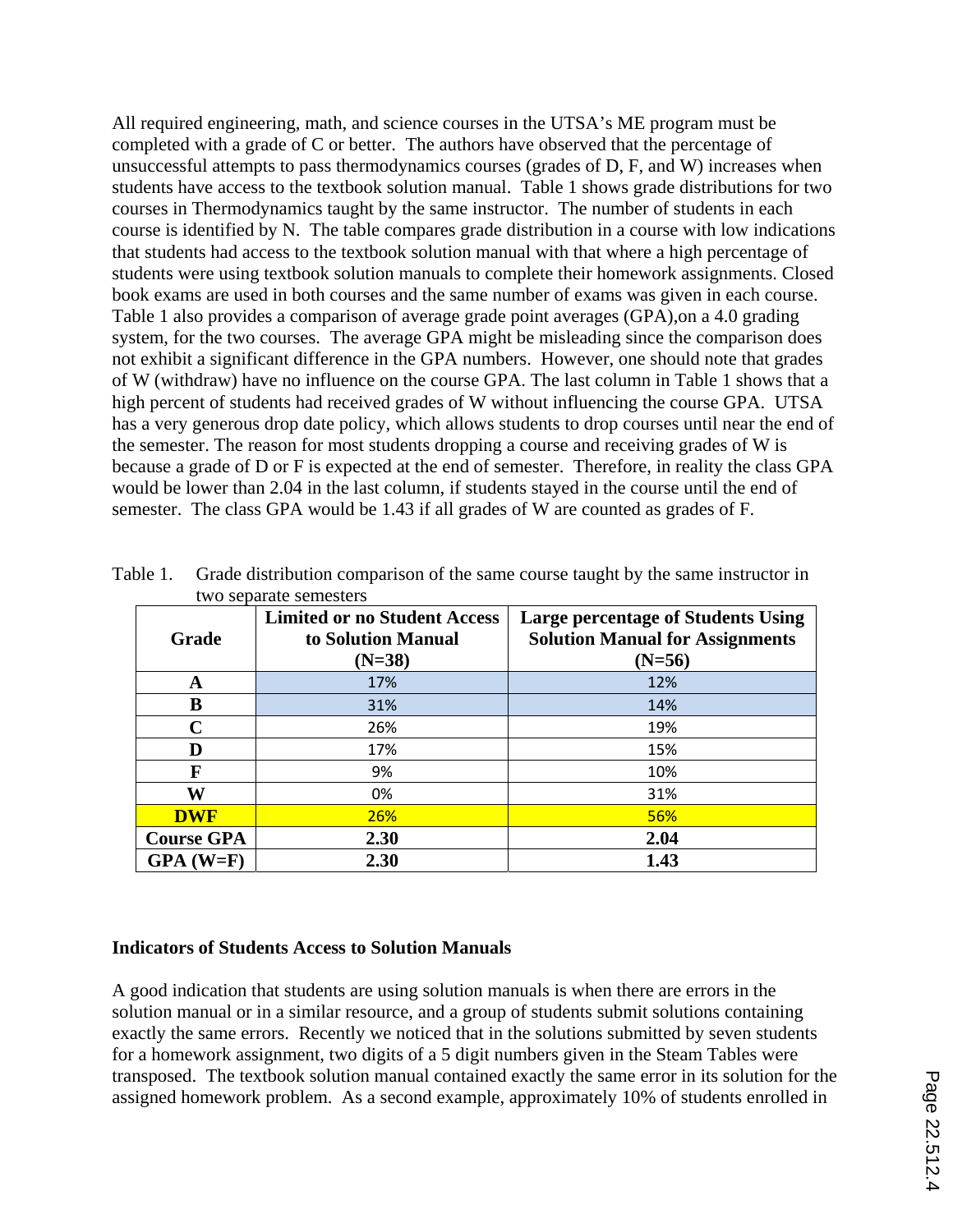the second semester course sequence in thermodynamics (Thermodynamic-II) recently submitted a homework assignment containing the same error in the solution of problem which was available on Cramster.com<sup>15</sup>. These students' solutions included the same wrong number with  $6$ significant figures as was presented by Cramster.com. As shown in figure 1, the solution was corrected by Cramster.com, when one of the students pointed out the error. In another example one student asked the instructor in class to explain the solution for one of the homework assignments which included a counter-flow heat exchanger. Water as one stream in the heat exchanger was undergoing the phase change from a compressed liquid state to a super-heated vapor state and the second stream involved the cooling of air from high temperature to a lower temperature. As the instructor was showing the temperature profile of air with a curved line on a graph, one student asked if that line should be straight. When the instructor checked the solution manual later, it was noticed that the air temperature profile was shown as a straight line.

Another clear indication that students have access to the textbook solution manuals are when very few students contact the instructor for help during office hours or very seldom students ask questions regarding homework assignments. In some cases most students get perfect scores on homework assignment and yet they cannot set-up the same or similar problem during the exam.

Also, when the grade distribution plot for a given exam displays a wide spread on student performance, similar to one shown in Fig. 2, one can suspect that many or most of students are using solution manual to solve their homework problems.

Based on the indications described above, in 2004 one of the authors became suspicious that several students in his Thermodynamics-II were using textbook solution manuals to do their homework assignments. After advising students several times that they are not benefitting from using the solution manual and warning them that the University policy considers such usage as plagiarism, the instructor found a web-site address written on a note in his office. The note was slipped under his office door by one of the students in the course. The web-site was hosting solution manuals for 10 mechanical engineering, 10 electrical engineering, and five civil engineering courses. In addition, the website included laboratory reports for a materials course in mechanical engineering. Apparently, the site was hosted and managed by one of the UTSA students. When the word went out that the faculty knew about the web-site, it was quickly taken off the Internet. Since then several different approaches has been attempted to discourage students from using the solution manuals.

Warnings regarding academic dishonesty are included in course syllabi. Every semester, after several warning, a few students have been referred to the Office of Student Judicial affairs, charging them with plagiarism. Even though suspicion existed that there were more students using the solution manual, it was usually more difficult to charge them with plagiarism, since they made sufficient changes to the solutions and numbers presented in the solution manual. Unfortunately, these approaches have not deterred students in using solution manuals; as the number of students referred to the Office of Judicial Affairs has increased every semester.

An instructor main desire is not catching students for using solution manuals and charging them with plagiarism, but is finding ways to help students succeed in their courses.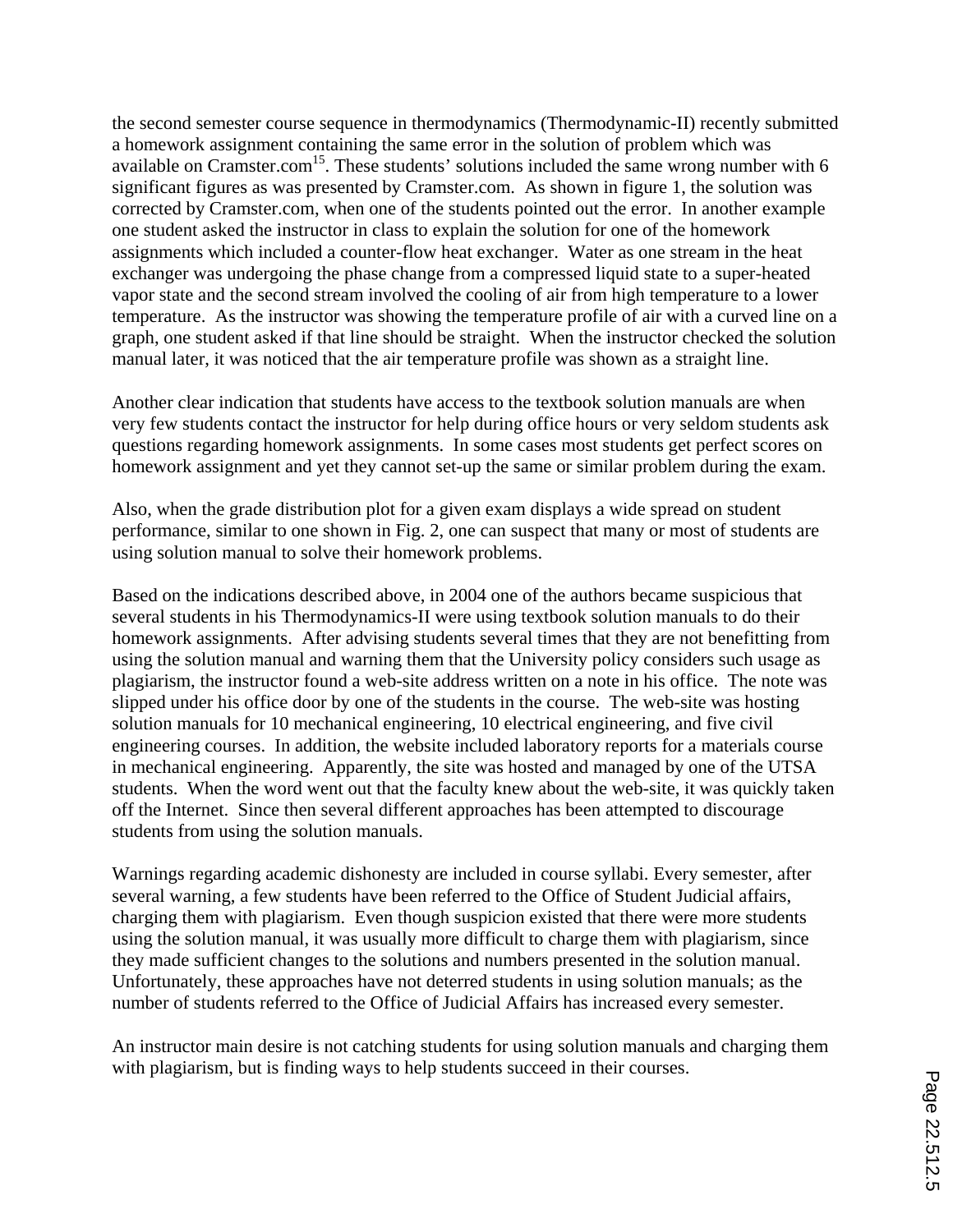| CTA mster.com®                                                                                                                                          |                                                           |                                                                                                                                                                                                                                                                                                                                                                                                                                    |                                                                                                 |                              |
|---------------------------------------------------------------------------------------------------------------------------------------------------------|-----------------------------------------------------------|------------------------------------------------------------------------------------------------------------------------------------------------------------------------------------------------------------------------------------------------------------------------------------------------------------------------------------------------------------------------------------------------------------------------------------|-------------------------------------------------------------------------------------------------|------------------------------|
| my cramster                                                                                                                                             | textbook help                                             | homework help                                                                                                                                                                                                                                                                                                                                                                                                                      | cramsterpedia                                                                                   | more v                       |
|                                                                                                                                                         | moran                                                     | Over 1,000,000 questions, answers, solutions, notes, resources, and more!                                                                                                                                                                                                                                                                                                                                                          |                                                                                                 |                              |
| <b>Textbook Help</b>                                                                                                                                    |                                                           | Search Results (3): Page 1 of 1                                                                                                                                                                                                                                                                                                                                                                                                    |                                                                                                 |                              |
| Filter:<br>Search All for moran<br><b>Textbook Help for moran</b>                                                                                       |                                                           | 1733 Homework Solutions<br>ermodynan                                                                                                                                                                                                                                                                                                                                                                                               | <b>Fundamentals of Engineering Thermodynamics 6th</b><br>by Michael J. Moran, Howard N. Shapiro |                              |
| View Solution:<br>21P<br>Ch <sub>7</sub><br>Rating<br><b>Fundamentals of</b><br><b>Engineering</b><br><b>Thermodynamics</b><br>6th<br>By Moran, Shapiro | ×<br>GO<br>$\overline{\phantom{a}}$<br>Given<br>(5 users) | Step 1<br>Volume of storage tank $V = 2m^3$<br>Ambient temperature $T_0 = 17^{\circ}$ C<br>Ambient pressure $p_0 = 1$ atm                                                                                                                                                                                                                                                                                                          |                                                                                                 |                              |
|                                                                                                                                                         | $\rightarrow$                                             | Step 6                                                                                                                                                                                                                                                                                                                                                                                                                             |                                                                                                 |                              |
|                                                                                                                                                         |                                                           | Substituting values in equation (1)<br>$E = (0.362) \left\{ \begin{aligned} &\left(491.153 - 206.91\right) + \left(\frac{8.314}{28.97}\right) (673) \left(\frac{1.01325}{0.35} - \frac{290}{673}\right) \\ &- \left(290\right) \left\{ \left(2.53064 - 1.66802\right) - \frac{8.314}{28.97} \ln \left(\frac{0.35}{1.01325}\right) \right\} \end{aligned} \right\}$<br>$E = 0.362(284.243 + 475.919 - 161.691)$<br>$E = 216.646 kJ$ |                                                                                                 |                              |
|                                                                                                                                                         | this whole solution is wrong                              |                                                                                                                                                                                                                                                                                                                                                                                                                                    | 0 <sub>1</sub>                                                                                  | Comments (2)<br>Mistakes (0) |
|                                                                                                                                                         | Comment posted by Anonymous on December 14 at 9:40:35 AM  |                                                                                                                                                                                                                                                                                                                                                                                                                                    | P                                                                                               |                              |
| page 337.                                                                                                                                               |                                                           | Actually I think they found the incorrect value for the third part. Instead of<br>161.691 it should be 338.63. The rest is correct and is shown in an example on                                                                                                                                                                                                                                                                   | $0 -$<br>P                                                                                      |                              |

Fig.1. Cramster.com<sup>15</sup> solution containing an error used by students for a homework assignment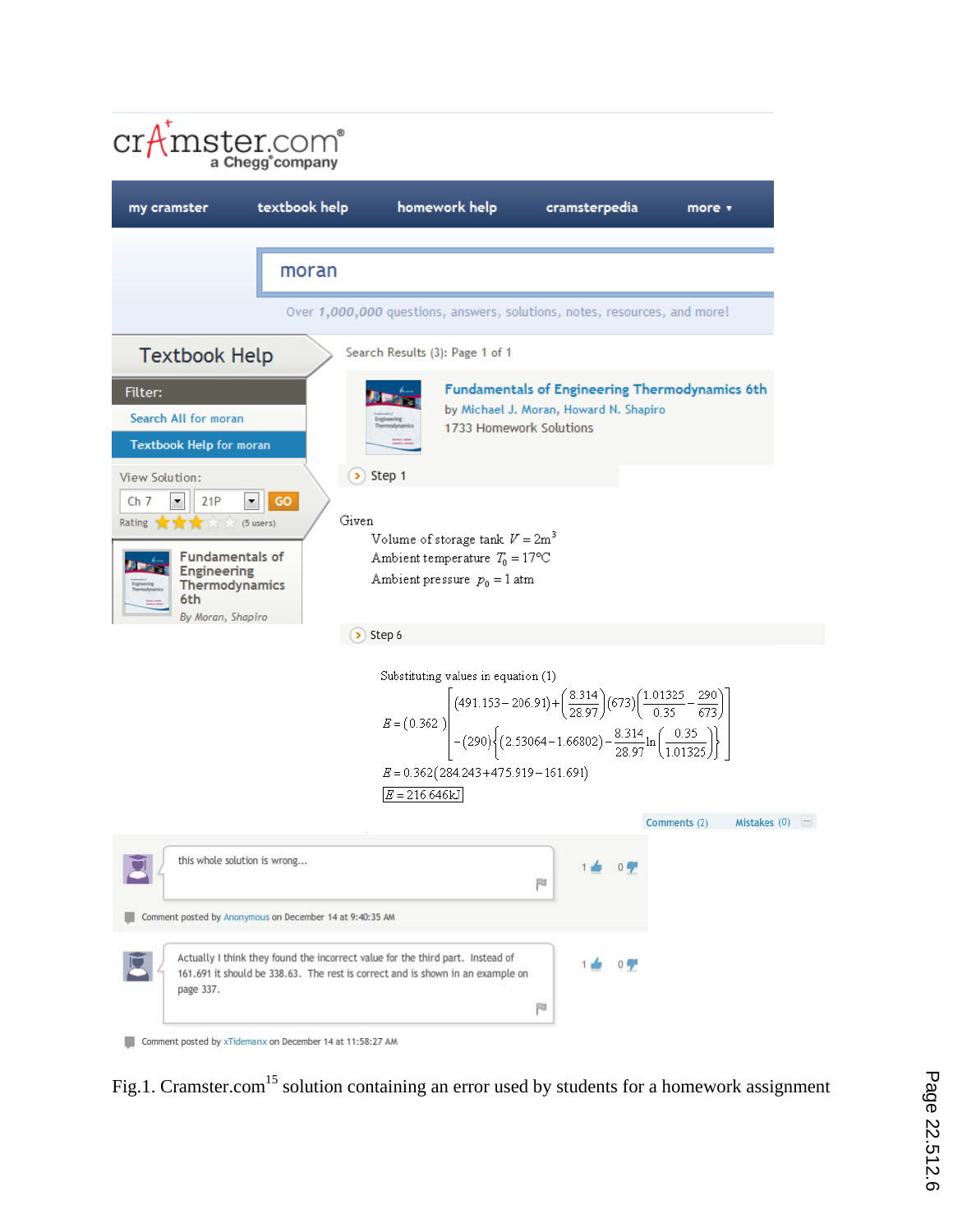

Fig. 2 Grade distribution for the second exam in a recent Thermodynamics-II course (2009)

The passing rates in the first course in the thermodynamics (Thermodynamics-I) have always been low, but they have become even lower in the more recent year. Table 2 displays the grade distribution for the first course in thermodynamics offered during the last five semesters. The figure shows similar grade distributions for each semester, even though the course has been taught by three different instructors. The last column exhibits average grade distribution for the combined five semesters, showing that 55% of students have not been successful in completing the course, as they received grades of D, F, or W. It is believed that one factor contributing to such low passing rates has been the availability of solution manuals.

| Grade        | <b>Spring</b><br>2009 | Fall<br>2009 | <b>Spring</b><br>2010 | Fall<br>Summer<br>2010<br>2010 |      | <b>Five</b><br><b>Semester</b> |
|--------------|-----------------------|--------------|-----------------------|--------------------------------|------|--------------------------------|
| $\mathbf{A}$ | 8%                    | 12%          | 12%                   | 14%                            | 8%   | 8%                             |
| B            | 9%                    | 14%          | 11%                   | 16%                            | 11%  | 11%                            |
| $\mathbf C$  | 28%                   | 14%          | 18%                   | 19%                            | 30%  | 30%                            |
| D            | 16%                   | 10%          | 14%                   | 14%                            | 17%  | 17%                            |
| F            | 27%                   | 15%          | 14%                   | 27%                            | 13%  | 13%                            |
| W            | 13%                   | 35%          | 32%                   | 11%                            | 21%  | 21%                            |
| <b>Total</b> | 100%                  | 100%         | 100%                  | 100%                           | 100% | 100%                           |
| <b>GPA</b>   | 1.50                  | 1.94         | 1.90                  | 1.73                           | 1.80 | 1.77                           |
| <b>DFW</b>   | 55%                   | 60%          | 60%                   | 51%                            | 51%  | 55%                            |

Table 2. Grade distribution for Thermodynamics-I offered during the last five semesters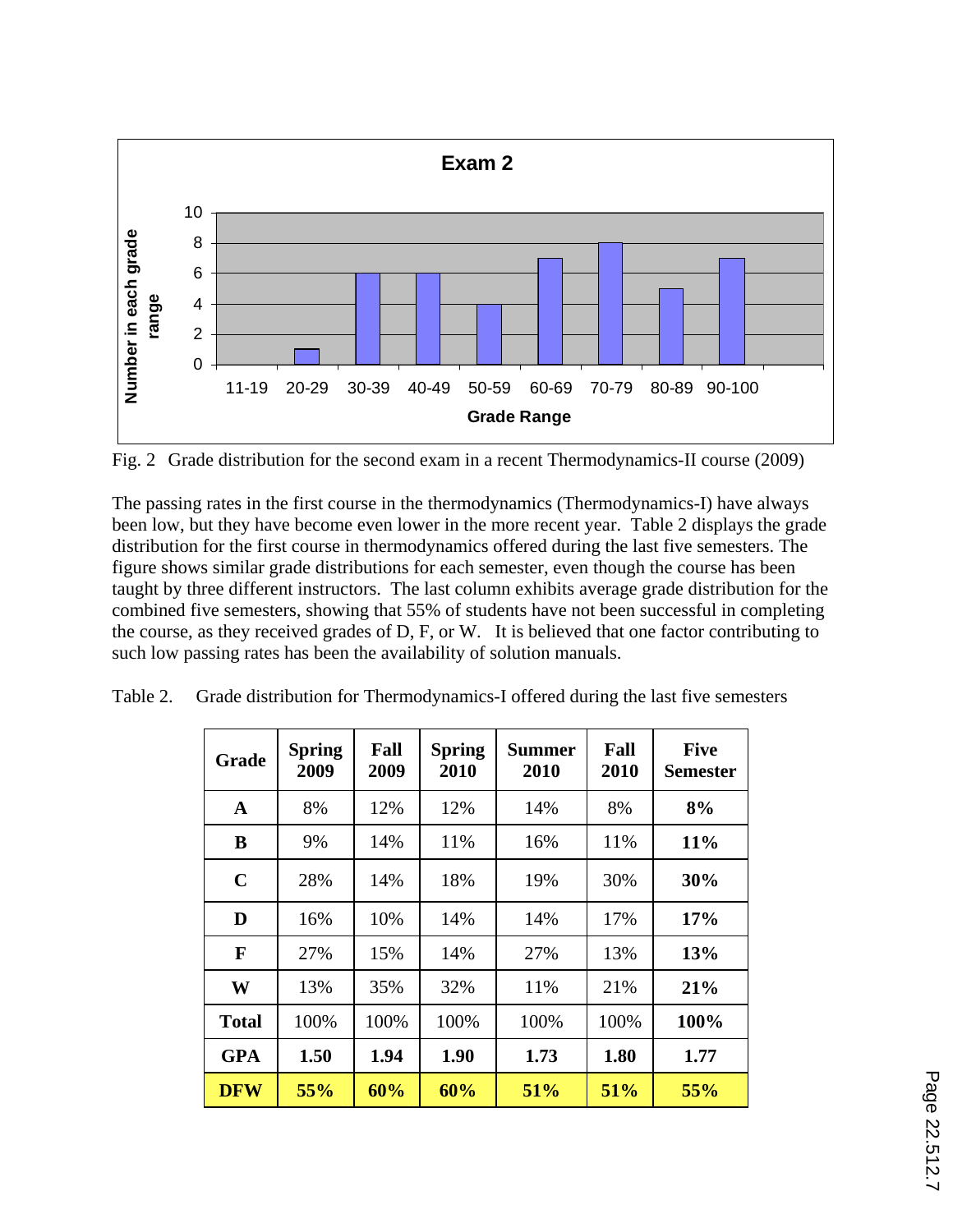### **Addressing the Challenges of Student Access to Solution Manuals**

Availability of textbook solution manuals has become a major challenge in recent years for instructors. As demonstrated in the previous section, the availability of solution manuals has adversely affected students' performances; therefore, creating new challenges for the instructors in assessing student homework assignments. These challenges are more pronounced in some courses than the others. In some courses, exams are not sufficient to gage student knowledge and educational experience. For example, problems involving multistage power and refrigeration cycles in a thermodynamics course are time consuming and cannot be solved completely during a fifty-minute exam period. Therefore, the instructors have to be creative in designing exam problems associated with complex power and refrigeration cycles. Still they must rely on homework assignments in providing a full learning experience for students on topics involving power and refrigeration cycles. The availability of solution manuals robs students from a true learning experience.

In teaching a second course in thermodynamics, the homework assignment used to carry a heavy weight on the final grade for many years. The homework assignments accounted for 30-40% of the final grade as students had to analyze complex thermodynamic cycles involving many components and states. However, starting 10 years ago, it was noticed that more and more students were submitting homework assignments that were either copied directly from the solution manuals or there were good indications that the solution manuals was being used in completing the homework assignments.

It is possible that some students can gain short benefits from using the solution manual effectively by learning the solution steps presented in the manual. However, almost all modern textbooks already provide a good number of example problems with detailed solutions to these problems. Homework assignments are designed to provide additional educational experience for students, by requiring them to set up the solution steps and finding the answers on their own. The aim of homework assignments is to build students' confidence that they can set up the solutions and solving problems without checking the solution manual to see if they have taken a correct approach in solving the assigned problem.

To be fair to students who completed their homework assignment without the use of solution manual, and reducing the pressure for copying from the solution manual, the weight of homework scores on the final grade has been gradually reduced from 20 % to 5%. However, valuing student efforts in completing homework assignments, for several semesters penalties were imposed for not putting any effort into doing homework problems. A policy was adopted that a grade of F would be assigned if the total points earned for homework assignments fell below 30% of possible points, regardless of student performance in the exams. An automatic grade of D was assigned if the points earned for homework assignments fell between 30% and 40% of possible points and if the performance in exams could earn students a grade of D or better. The policy also rewarded students who completed their homework assignments and performed well in exams. For each exam grade above 70 points, homework grades were doubled for the assignments directly related to that particular exam. This policy showed little or no improvement in student performance, or student behavior for using the solution manuals as every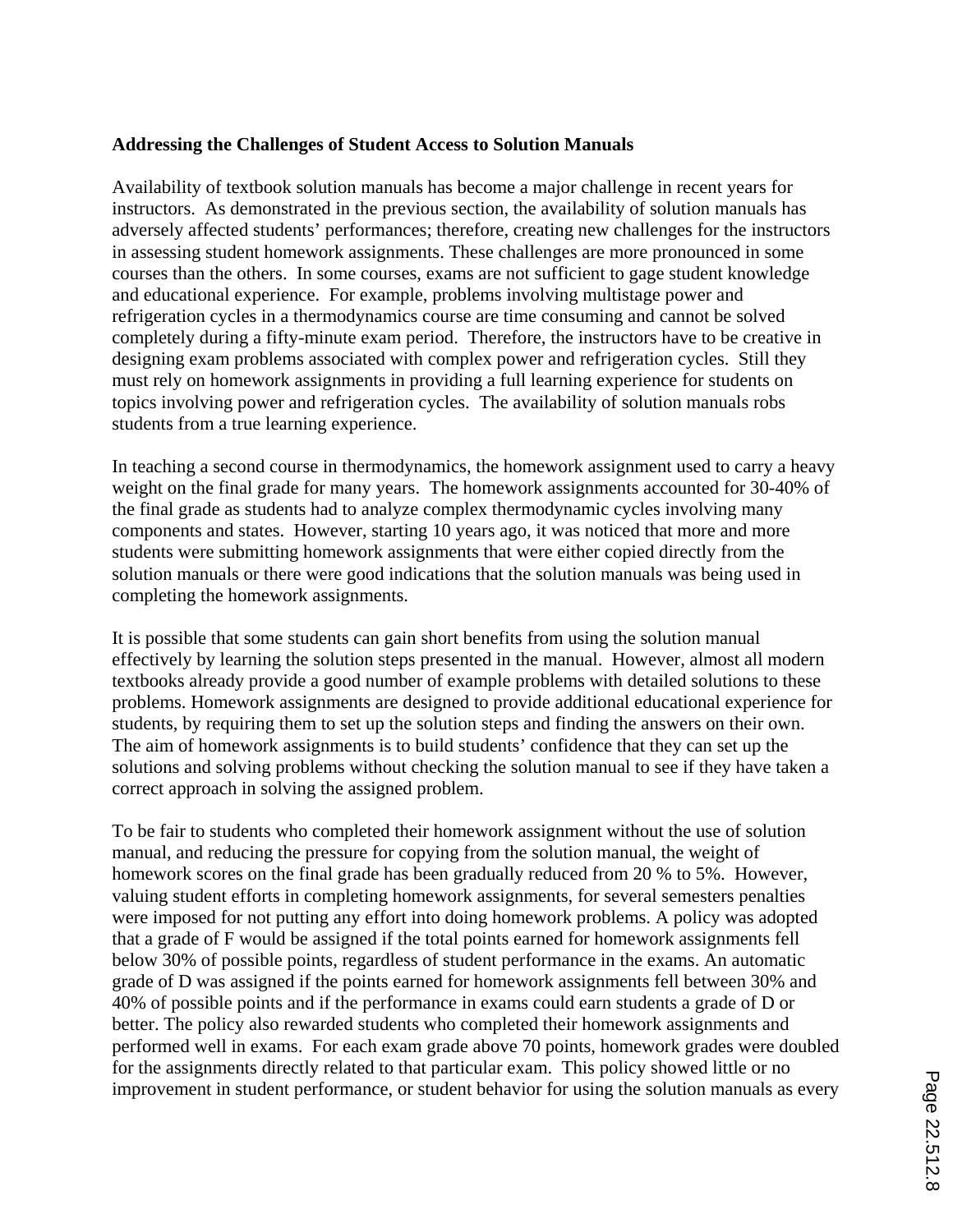semester more and more students were using solution manuals for their homework assignments. Another policy used to give no weight to the homework assignment unless students earned grades of 70 or higher on their exams. We periodically attempted to assign homework problems form other textbooks. However, it did not take too much time for students to figure out the textbook-source for the homework problems and found solution manual for that textbook.

For one semester (Spring Semester 2010) WileyPlus<sup>16</sup> was used for some of the homework assignment associated with the textbook $^{17}$  used in Thermodynamics-I. The WileyPlus is an online resource that allows students to complete their homework assignments online and be graded automatically. The problems are the same as those given in the textbook, except some of the given parameters in the problem statement changes for each student. The WileyPlus system grades the answers as soon as they are submitted online. The system provides several options for the grading process which can be set up by the instructor. The instructor can set up the system such that students can submit their answers only once for credit or accept the correct answer after several attempts for full or partial credit. If students are allowed to provide a correct answer after more than one trial, the instructor can set up the system such that after the first trial with a wrong answer, students are provided with hints and references to appropriate sections of the textbook that can be accessed on line. The flexibility of giving students several chances to find a correct answer was a very useful feature which provided an excellent learning tool for students. The instructor also has an option of hiding the problem number in the textbook, pretending that the problem was not coming from the textbook. We tried this feature, but it didn't take too long for students to figure out that the problems were coming from the textbook. Therefore, for those students who had access to the solution manual, there was no difference in the solution approach, except for plugging new numbers in equations given in the solution manual.

Even though WileyPlus was a good learning tool, it did not reduce the number of students using the solution manual. In fact, the largest number of students were referred (approximately 10%) to the Office of Judicial Affair for plagiarism. Most of student charged with plagiarism were using solutions supplied by Cramster.com. The number of students referred to the Office of Judicial Affairs, represented only a small percentage of students who were using the solution manual in completing their homework assignment. They included only those who simply copied the solution manual. Others were making sufficient changes to the solution steps which made it more difficult to prove that they were using the solution manual.

Most students who use solution manuals to solve their homework problems do not consider that they are doing anything wrong, and they believe that the solution manual helps them in learning the subject material. In most cases, when the students called in the instructor's office to discuss the use of the textbook solution manual, they claimed that they were using the solution manual only to check the accuracy of their solution, even though they could not show how to begin to solve the same problem that they had received full credit for as a homework assignment. Many argued that they were using the solution manual as a study guide to help them understand the subject better. Since most students are using solution manual in most engineering courses to solve their homework problems, it has become increasing more difficult to convince them that solved example problems in the textbook and the homework assignments contribute to students' educational learning process and being able to solve problems without having access the solution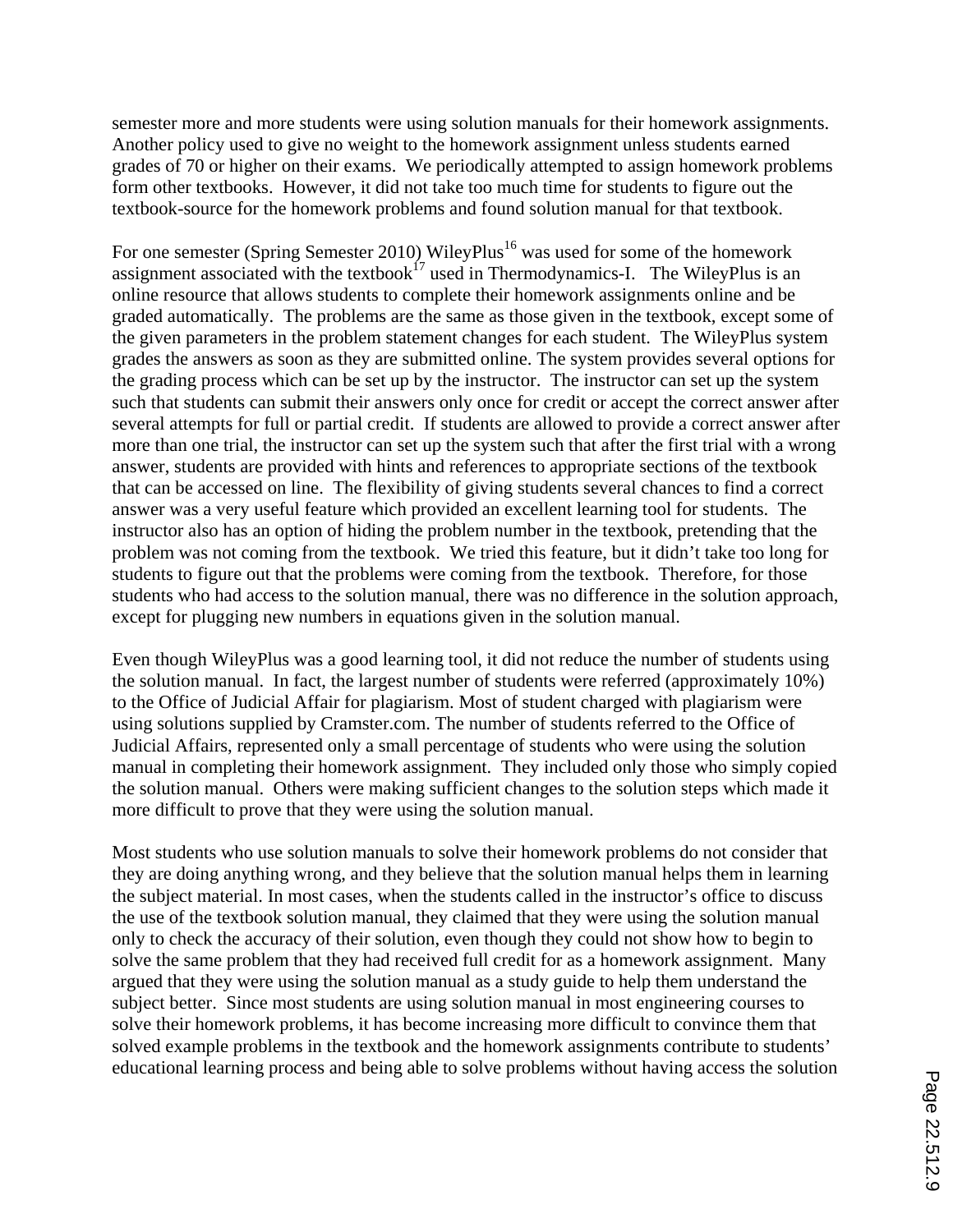is an essential part of educational experience. Many students are not very happy, when the instructors advise them not to use the solution manual.

# **Recent Approach in Assigning and Grading Homework problems**

In fall semester 2010 a new approach was adopted for assigning and grading homework problems in the second thermodynamics course sequence. Two different sets of homework problems were assigned for each chapter. One set was assigned from textbook problems which carried no weight on the final grade except for giving students an opportunity to earn bonus points based on their performance in each examination. For each exam grade above 70 points, up to 5 bonus points were awarded based on the number of homework assignment from the textbook attempted and completed. Students were advised at the beginning of the semester that solving textbook homework problems independently is an important part of the learning process and the reason for not awarding any direct points to those problems was to remove any pressure for using the solution manual or similar resources. The second set of homework assignments, called external problems, was developed by the instructor which carried 10 % of the final grade. For this set of homework problems, students were required to start with the most fundamental equations and show all the steps required to modify them for specific applications. This requirement also applied to, some problems in quizzes and exams. For example, for the evaluation of power requirement of a compressor in a refrigeration cycles, students were required to start with the most general forms of equations for the conservation of mass, the first and second laws of thermodynamics and simplify them for a compressor. They had to include all the steps required to show whether the changes in entropy during the process were positive, negative or equal to zero. The following is an example of the problems assigned.

# **Example Problem**

An air-standard Otto cycle has a compression ratio of 5 and temperature, pressure, and volume at the beginning of the compression process are 300 K, 1 bar, and  $2500 \text{ cm}^3$ . The maximum temperature in the cycle is 2000 K.

- 1. Evaluate the mass of air at the start of compression process.
- 2. Simplify the general equation for the first law of thermodynamic for each process in the cycle. In each case show the terms that are negligible, by equating them to zero.
- 3. Simplify the general equation for the second law of thermodynamic for the processes involving the compression and power strokes. In each case show the terms that are negligible, by equating them to zero.
- 4. Using the results in part 2, derive an expression for the thermal efficiency of the cycle.
- 5. Modify the equation derived in part 4, assuming constant specific heats.
- 6. Using the results in part 2, derive an expression for the mean effective pressure of the cycle.
- 7. Modify the equation derived in part 6, assuming constant specific heats.
- 8. Assuming constant specific heats at 300 K, evaluate the heat transfer and work for each process in the cycle, the thermal efficiency, and the mean effective pressure.
- 9. Assuming variable specific heats, evaluate the heat transfer and work for each process in the cycle, the thermal efficiency, and the mean effective pressure.
- 10. Using the variable specific heat solution in the IT software, plot the net work and thermal efficiency versus the compression ratio (ranging from 5 to 12) and the maximum temperature of the cycle (ranging from 1200 K to 2200 K). Discuss the results. Also compare the results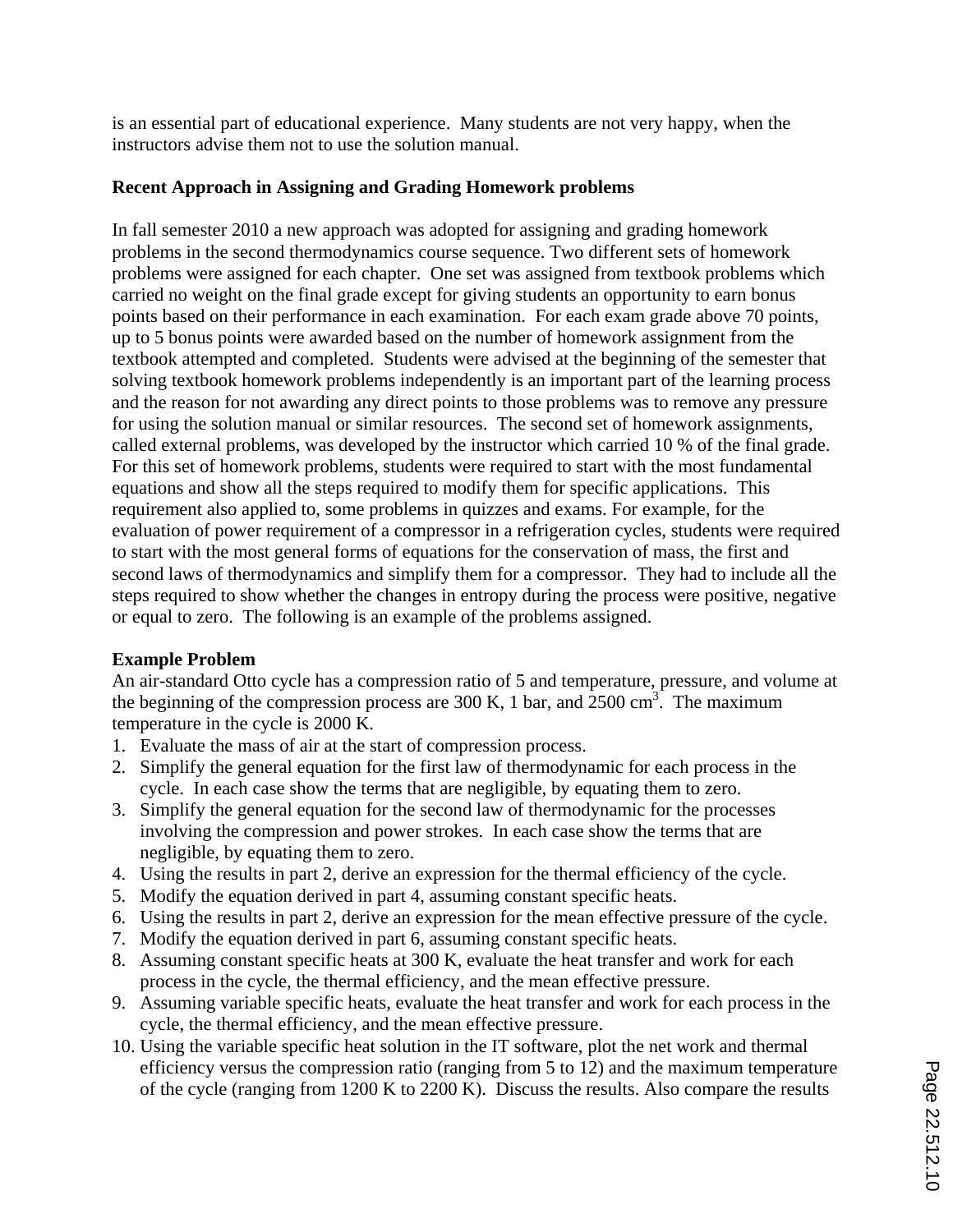for the thermal efficiency with that obtained from equation (9.8) of the textbook<sup>17</sup> and discuss the differences.

In addition to the external problems, six pop quizzes, five midterm exams and a comprehensive final exam were given during the semester. Two group design projects and one individual open ended project were also assigned.

Table 3 shows the grade distribution for Thermodynamics-II taught by the same instructor. In spring 2008 and spring 2009 textbook problems were used for all home work assignments. In spring 2008 a limited number of students were using solution manual or similar resources in completing their homework assignments, because a new edition of the textbook was adopted for the course and students did not yet have access to the solutions to all problems in the textbook. In spring 2009 the use of solution manual or similar resources was quite wide spread among most students in the course. In fall 2010, some students were using solution manual for completing textbook homework assignments, but in the new grading policy students received points for the final grades only by solving external problems developed by the instructor. Table 3 shows the highest percentage of grades of DFW in spring 2009 and the lowest percentage of the same grades in fall 2010. It also shows that in fall 2010 the highest percentage of students received grades of A and B as compared to the other two semesters. One reason for student receiving grades of F and W in fall 2010 was because they solved and submitted very few homework assignments and did poorly on the exams. However, in two cases students had very high grades for their textbook homework assignments, but received very low grades on the exams and external problem homework assignments. Both students ended up dropping the course near the end of semester

| Grade       | <b>Spring 2008</b> | <b>Spring 2009</b> | <b>Fall 2010</b> |
|-------------|--------------------|--------------------|------------------|
| A           | 10%                | 11%                | 24%              |
| В           | 20%                | 18%                | 29%              |
| $\mathbf C$ | 30%                | 20%                | 18%              |
| D           | 20%                | 16%                | 0%               |
| F           | 7%                 | 5%                 | 3%               |
| W           | 13%                | 30%                | 26%              |
| <b>DFW</b>  | 40%                | 51%                | 29%              |

Table 3. Grade distribution Thermodynamics II taught by the same instructor.

# **Factors Contributing to Unsuccessful Attempts in Courses**

In addition to the problem of access to solution manuals, there are several other factors contributing to student failures to successfully complete courses. These include student preparation in prerequisite courses, attending course and doing homework problems. The instructor teaching method might also contribute to this factor. However, we believe instructors can effects the grades positively only if students are willing to put adequate effort in the course.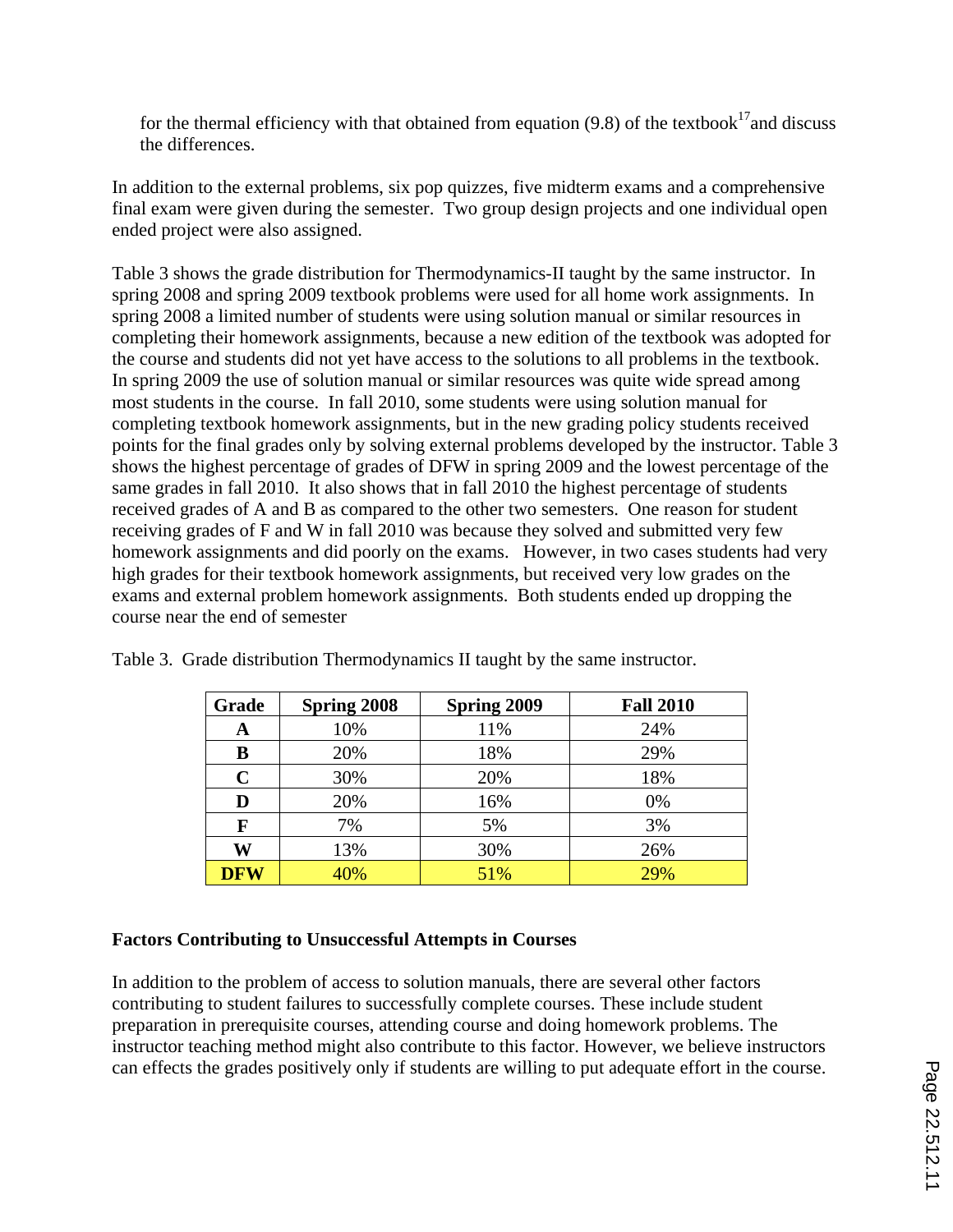It is impossible to help those students that never or very seldom attend class, read the textbook, use learning resources provide by instructor on line, or submit any homework problems.

Table 4 shows grade distribution in the Thermodynamics course offered in Fall Semester 2010. The average attendance, average textbook homework scores, and average external homework problem homework grades for each grade category is included in the table. The table shows a direct correlation between class attendance and student effort in completing homework problems. There were two students who had very high scores in textbook homework problems, but had very low grades in the external homework assignments and the exam. They withdrew from the course almost at the end of the semester. They are included among students who received grades of W.

| Grade | <b>Number</b> | Average<br>Attendance, % | <b>Textbook</b><br>Homework, % | <b>External</b><br>Homework, % |  |
|-------|---------------|--------------------------|--------------------------------|--------------------------------|--|
| A     |               |                          |                                | 64                             |  |
| В     |               | 88                       | 21                             | 46                             |  |
|       |               | 88                       |                                | 38                             |  |
|       |               |                          |                                |                                |  |
|       |               |                          |                                |                                |  |
| W     |               |                          |                                |                                |  |
| Total | 34            |                          |                                |                                |  |

Table4. Correlation between grades, class attendance and student performance in homework assignments, Thermodynamics-II, Fall 2010

# **Student Survey**

Table 5 presents the summary of anonymous course surveys conducted in three different thermodynamic classes regarding the availability and the use of solution manuals in engineering courses. Students were asked whether they agreed with the statements presented in the survey questionnaire. The values presented in Table 5 are the percentage of total responses for all three classes. However, there were some variations between the results for each class. If assigning a value of 5 to an answer identifies as definitely yes, 4 to yes, 3 to maybe, 2 to no, and 1 to definitely no, the last column gives a weighted average for the responses to each statement in Table 5. The numbers in the last column indicate the strength of student agreements with the statements. The number of respondents to each question is represented by the value of N in the table.

Even though it was suspected that a high percentage of students had been using solution manuals in their engineering courses, the numbers were higher than what expected. However, the results are similar to those from two other earlier studies conducted on this subject by others 18-19. The survey results show that 75% of students agreed that copies of solution manuals for most engineering textbooks are readily available to students. Even a higher percentage (92%) agreed that there are resources other than the solution manuals that provide solutions to engineering textbooks problems. Examples are Cramster.com or agencies or individuals who solve homework problems for a fee. For example, in November 2010 an ad appeared on San Antonio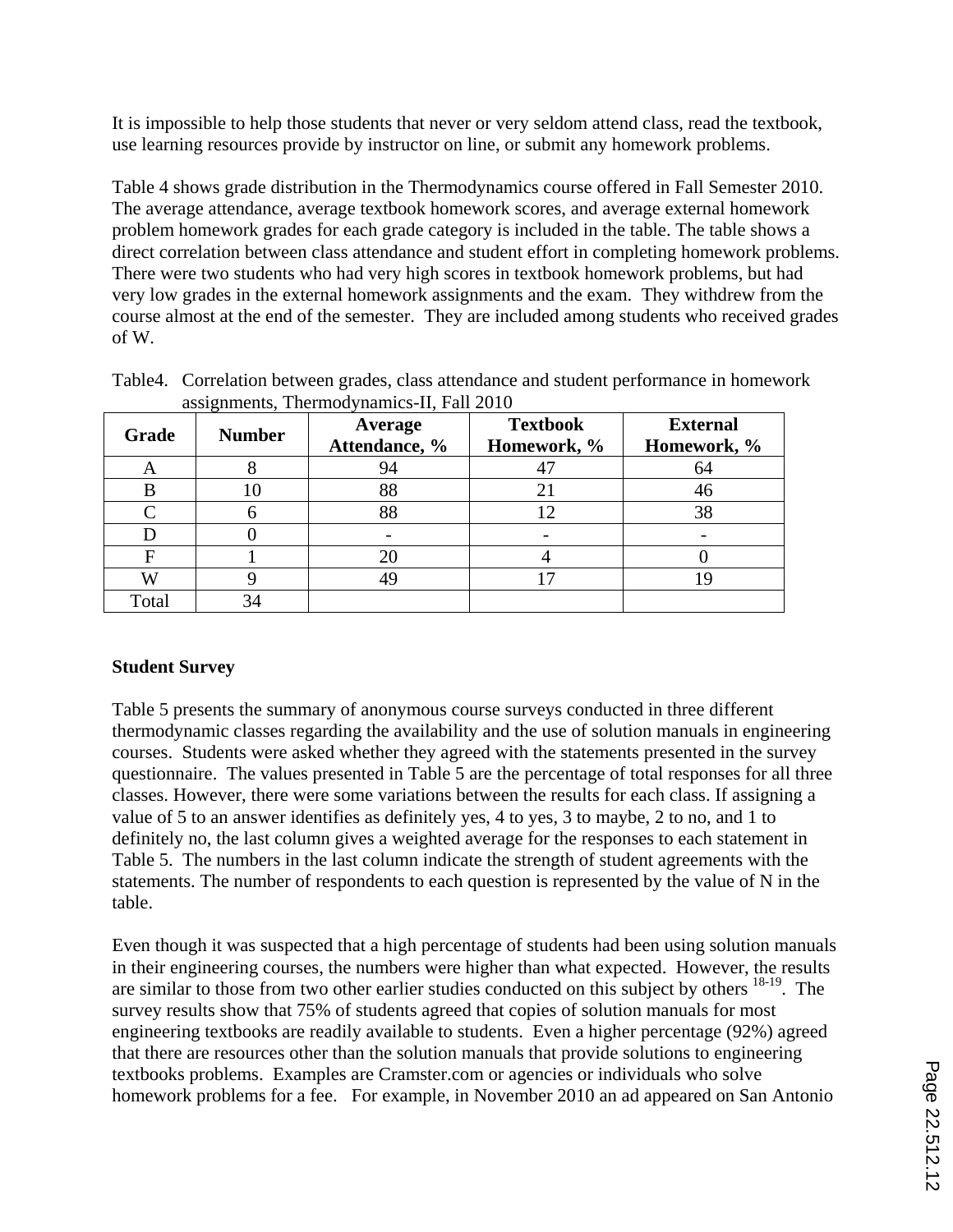Craig-list<sup>20</sup> offering to solve homework problems for several subjects for UTSA students for as low as \$10.

|                | <b>Statement</b>                                                                                                                                    | <b>Definitely</b><br>Yes $(5)$ | <b>Yes</b><br>(4) | <b>Mayb</b><br>e(3) | N <sub>0</sub><br>(2) | <b>Definitely</b><br>N <sub>0</sub><br>(1) | Average<br><b>Value</b> |
|----------------|-----------------------------------------------------------------------------------------------------------------------------------------------------|--------------------------------|-------------------|---------------------|-----------------------|--------------------------------------------|-------------------------|
| 1              | Copies of solution manuals for most<br>engineering textbooks are readily available<br>to students $(N = 180)$                                       | 29%                            | 46%               | 9%                  | 6%                    | 11%                                        | 3.76                    |
| $\overline{2}$ | There are resources other than the solution<br>manuals that provide solution to<br>engineering textbooks problems $(N = 114)$                       | 40%                            | 52%               | 7%                  | 1%                    | 0%                                         | 4.32                    |
| 3              | You have used solution manuals in other<br>engineering courses $(N = 180)$ .                                                                        | 33%                            | 40%               | 15%                 | 6%                    | 6%                                         | 3.88                    |
| $\overline{4}$ | You have used or are planning to use<br>solution manual to do your homework for<br>this class $(N = 114)$                                           | 11%                            | 49%               | 20%                 | 11%                   | 9%                                         | 3.42                    |
| 5              | Access to the solution manual helps you<br>learn the material $(N = 114)$                                                                           | 44%                            | 42%               | 11%                 | 3%                    | 0%                                         | 4.28                    |
| 6              | When solution manuals are available, it is<br>difficult to avoid using them $(N = 114)$                                                             | 18%                            | 21%               | 42%                 | 15%                   | 4%                                         | 3.36                    |
| $\overline{7}$ | Getting a high grade by any means is more<br>important than learning the materials (N<br>$=114$                                                     | 2%                             | 6%                | 43%                 | 42%                   | 7%                                         | 2.54                    |
| $8\,$          | Solved textbook example problems help<br>you understand the material $(N = 180)$ .                                                                  | 62%                            | 29%               | 6%                  | 3%                    | $0\%$                                      | 4.50                    |
| $\mathbf{Q}$   | The main purpose of homework<br>assignments is to give you an educational<br>experience to solve problems<br>independently $(N = 114)$              | 68%                            | 29%               | 3%                  | 0%                    | 0%                                         | 4.65                    |
| 10             | Using solution manuals in completing<br>homework assignments has the same<br>learning benefit as solving problems<br>independently $(N = 114)$      | 8%                             | 33%               | 28%                 | 25%                   | 6%                                         | 3.11                    |
| 11             | Using solution manual in completing<br>homework assignments provides the same<br>educational experience as solving the<br>examples in the textbook. | 20%                            | 37%               | 24%                 | 15%                   | 5%                                         | 3.52                    |
| 12             | Solving homework problems is essential<br>for learning the materials and succeeding<br>in this course $(N = 114)$                                   | 80%                            | 15%               | 5%                  | $0\%$                 | 0%                                         | 4.75                    |
| 13             | You will attempt to solve homework<br>assignments regardless of whether it counts<br>for the final grade or not $(N = 114)$                         | 67%                            | 26%               | 5%                  | 3%                    | 0%                                         | 4.56                    |

Table 5. Anonymous course surveys conducted in three different thermodynamic classes

Sixty percent of students indicated that have either used or are planning to use the solution manual to do their homework in their thermodynamic courses, even though 97% respondents agreed that the main purpose of homework assignments is to give them an educational experience to solve problems independently. Forty-one percent of respondents believed that using solution manuals in completing homework assignments has the same learning benefit as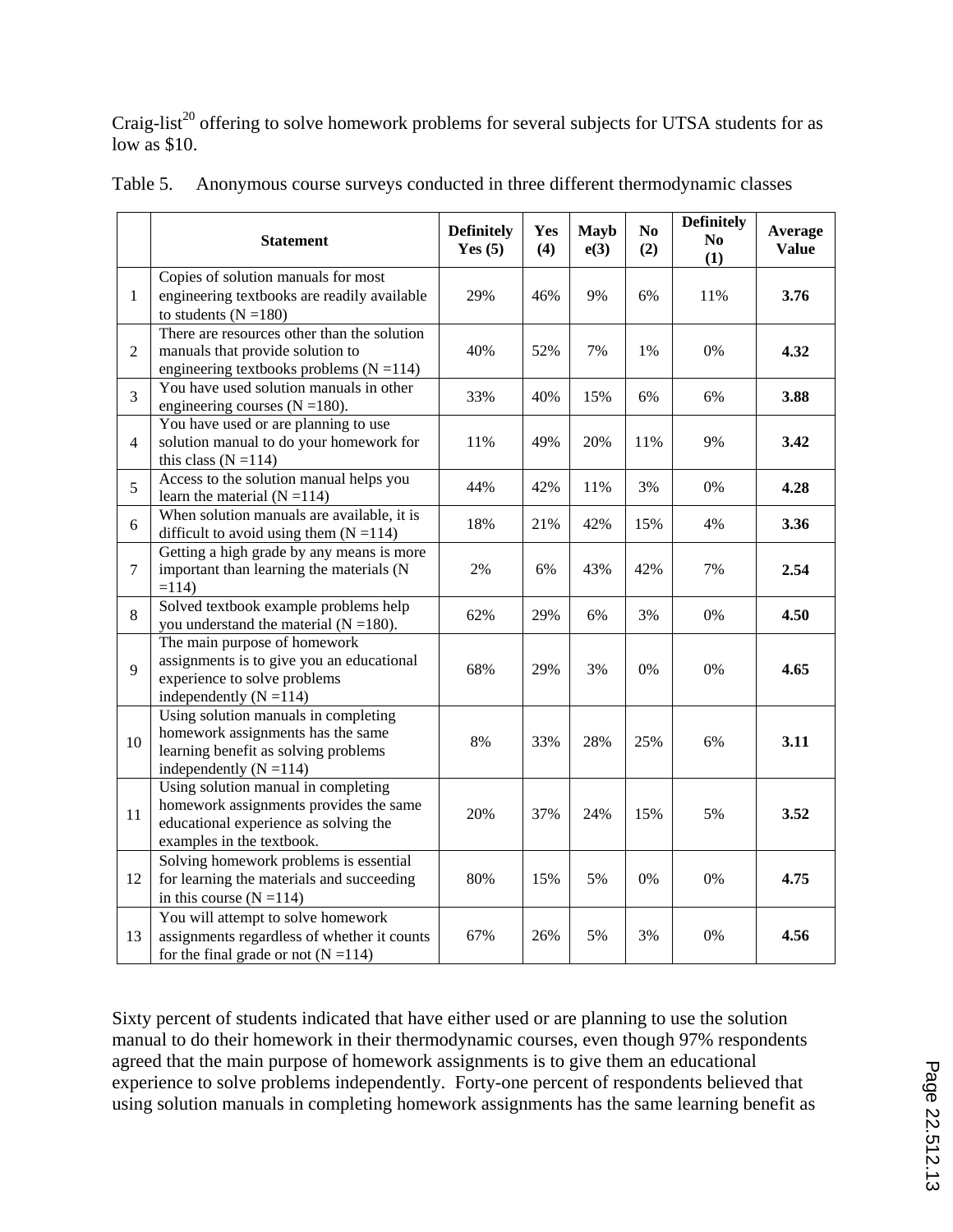solving problems independently, and 95% indicated that solving homework problems is essential for learning the materials and succeeding in the course they were enrolled in.

The result of student survey presented in Table 5 showed that 93% of respondents indicated that they will attempt to solve homework assignments regardless of whether it counts for the final grade or not. However, the homework grades for the second thermodynamics course offered in fall semester 2010, as shown in Table 6 and Fig 3 does not match this claim. Table 6 and Fig. 3 suggest that students put more effort in solving external problems than those assigned from the textbook. Some students did not put any effort in solving textbook problems which did not carry any points for the final grade, except as bonus point. One student who received the highest number of points for the textbook homework assignments received one of the lowest points for the external problems, raising the question whether this student was using the solution manual or similar resources in completing the textbook homework assignments.

The anonymous survey conducted in fall semester 2010 for Thermodynamic-II contained the statements shown in Table 5 plus the ones listed in Table 7. For this course, the responses to most of the common statements were similar to those for the combined courses presented in Table 5, except in two areas. For this course, 45 % of respondents indicated that they have used the textbook solution manual in the course as compared to 60% for the combined courses. Only 9% of respondents believed that using the solution manuals in completing homework assignments had the same learning benefit as solving problems independently, as compared to 41% of respondents in the combined courses.

|                | <b>Textbook problems</b> | <b>External problems</b> |
|----------------|--------------------------|--------------------------|
| Low            | 1%                       | 21%                      |
| High           | 82%                      | 79%                      |
| <b>Average</b> | 30%                      | 50%                      |

Table 6. Homework grade range for homework assignments in Thermodynamics-II offered in fall of 2010

Table 7 shows that 73% respondent agreed that it was important to solve textbook homework assignments, even though they counted only if they passed the exam; only 23% suggested that the main reason for not solving too many textbook homework problems was because it counted only when they passed each exam; 63% of respondent indicated that the reason for completing more external homework assignments, as compared to text book problems, was because it counted as a part of grade without any conditions; and 50 % of respondents agreed that they completed more external homework assignments because each problem had higher points assigned to it. Eighty-six percent of students thought the external problems were challenging and 95% indicated that completing external homework assignments prepared them for the exams. Also, 82% of respondents agreed that by requiring them to .write the most general fundamental equations  $(1<sup>st</sup> law, 2<sup>nd</sup> law, etc.)$  and simplifying them for specific applications, the external problems gave them a better understanding of thermodynamics.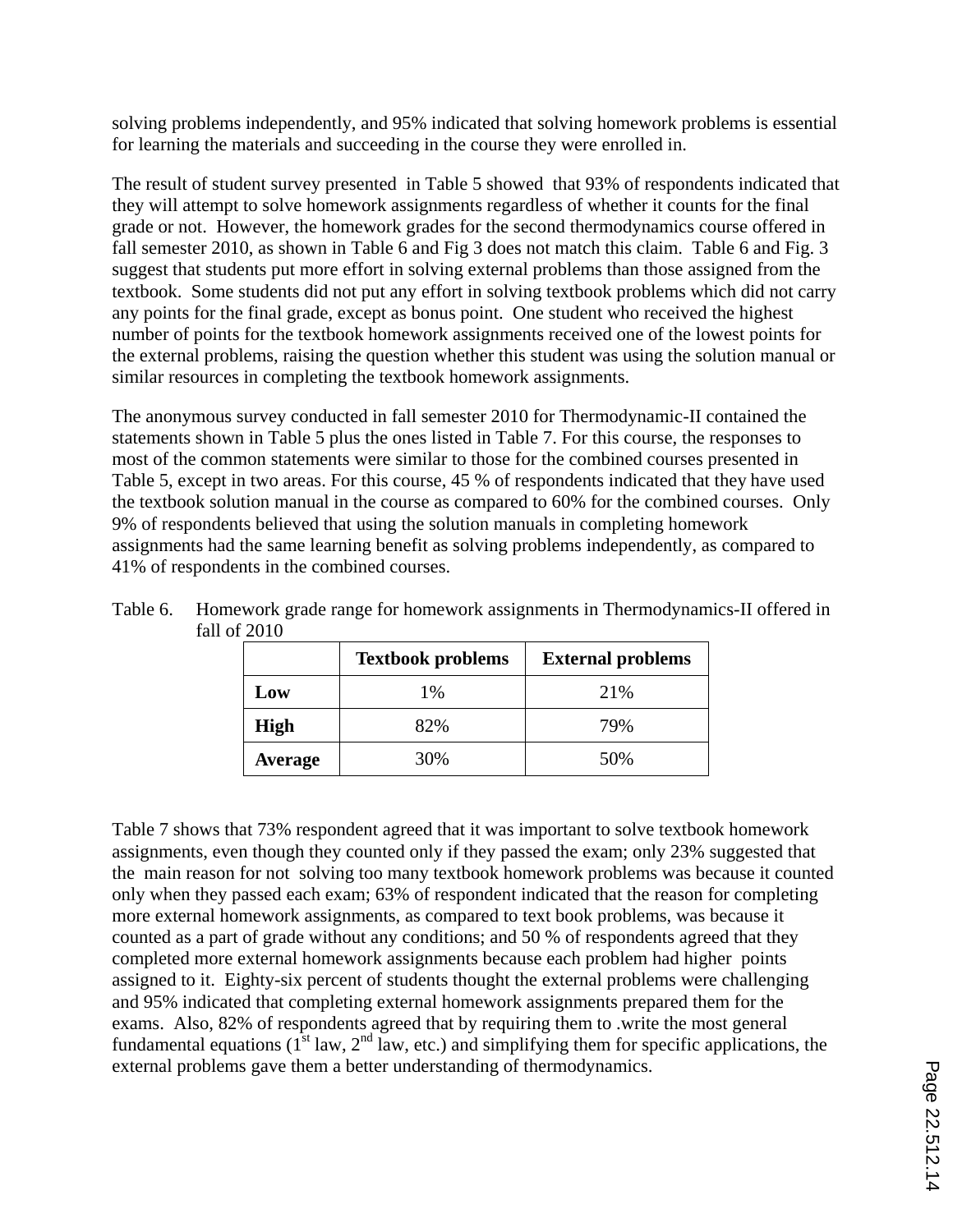

Fig. 3. Comparison of student performance in textbook and external problems assignments, Thermodynamics-II, Fall 2010.

| Table 7. Additional questions on the anonymous course surveys conducted for |
|-----------------------------------------------------------------------------|
| Thermodynamics-II (Fall 2010)                                               |

|                | <b>Question</b>                                                                                                                                                                                                                 | <b>Definitely</b><br><b>Yes</b> | <b>Yes</b> | <b>Maybe</b> | N <sub>0</sub> | <b>Definitely</b><br>N <sub>0</sub> |
|----------------|---------------------------------------------------------------------------------------------------------------------------------------------------------------------------------------------------------------------------------|---------------------------------|------------|--------------|----------------|-------------------------------------|
|                | In this course it was important to do the textbook<br>homework problems, even though it counted only<br>when you passed the exam related to that homework<br>set.                                                               | 59%                             | 14%        | 27%          | $0\%$          | 0%                                  |
| $\overline{2}$ | The main reason you did not submit too many<br>textbook homework problems was because it<br>counted only when you passed each exam.                                                                                             | 5%                              | 18%        | 9%           | 32%            | 36%                                 |
| 3              | You completed more external homework<br>assignments because it counted as a part of grade<br>with no conditions.                                                                                                                | 36%                             | 27%        | 0%           | 27%            | 9%                                  |
| $\overline{4}$ | You completed more external homework<br>assignments because each problem had 40 to 100<br>points assigned to it.                                                                                                                | 14%                             | 36%        | 9%           | 27%            | 14%                                 |
| 5              | The external problems were challenging.                                                                                                                                                                                         | 41%                             | 45%        | 14%          | $0\%$          | 0%                                  |
| 6              | Completing external homework assignments<br>prepared you for the exams.                                                                                                                                                         | 59%                             | 36%        | 5%           | $0\%$          | 0%                                  |
| 7              | By requiring you to write the most general<br>fundamental equations $(1st law, 2nd law, etc.)$ and<br>simplifying them for specific applications, the<br>external problems gave you a better understanding<br>of thermodynamics | 77%                             | 5%         | 14%          | 5%             | 0%                                  |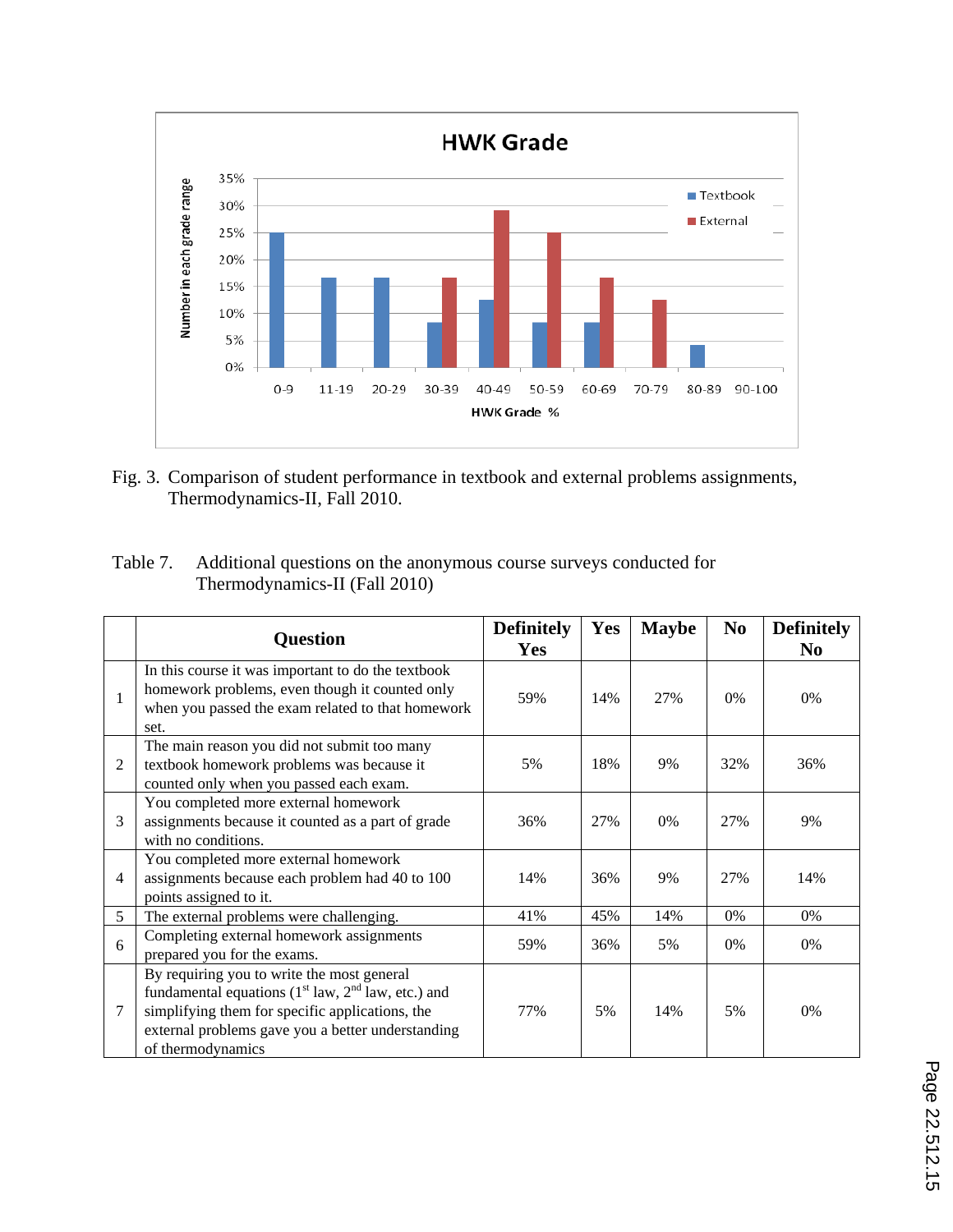The course surveys conducted in fall 2010 in the second course in thermodynamics also gave students an option of providing additional comments. The following is a list of comments regarding the use of solution manual for completing homework assignments.

- I think to do well in this class you have to do all your homework or at least attempt to do it. I am not a big fan of using solution manuals in classes because having them tempts you to look at the answer before trying it. When I do have a solution manual for a class though I only use it in places where I get completely stuck. It helps me get a look at how they did Solution manuals cannot help you on the test. So if you haven't comprehended the material, solution manual or not, you will not pass this course.
- Unfortunately, it seems that there are solution manuals that are available to whoever would like to purchase them for every textbook available. External problems are an excellent idea since there is no solution available to the problems. The only drawback with external problems is that, from what I hear, students pass down old copies of old test and old homework assignments to the upcoming students upon request. If you have the time and energy to create new external problems every semester, this would be the best way to see which students are actually learning the material.
- I am sure you were able to see that some students get 100/100 on textbook homework assignments and a poor score on your external problems. It was also a great idea to not have the textbook homework count as a grade. This will ensure that the assignments are for the students learning benefit only and it would be pointless to copy the solution manual. This semester's method of grading was the best thus far.
- Maybe if you have a student who has 100/100 points on a textbook homework assignment, it would be best for you to call that student to the blackboard to show the rest of us how to solve the problem (because more than likely they have copied the solution).
- Honestly, I think the solution manuals help because it is like having more textbook problems. However, they don't explain step by step so you still have to figure out why they used certain formulas and things like that. Solution manuals really help me because if I spend hours doing something wrong, when it comes down to the test I'm going to remember what I did wrong. That is probably because I spent more time doing the wrong steps over and over again instead of the right steps.
- Using the solution manuals as a reference enables the student to grasp a better understanding of the concepts and method to solve problems he or she would otherwise have trouble conceptualizing and waste countless hours trying to solve to no avail. This is not the same as copying the solutions as homework to turn in, which I don't condone.

It is obvious that not all students were convinced that solving homework assignments without having access to their solution should be an important part of their educational experience.

Students made the following remarks regarding homework assignments:

- To me it doesn't matter if the homework was from the textbook or an external problem, because both prepare you for the exams.
- I am glad that homework assignments did not count for a grade. I did them often but sometimes there just wasn't enough time to do all the homework assignments for all of my classes, and it was a relief to know that I did not have to worry about thermodynamics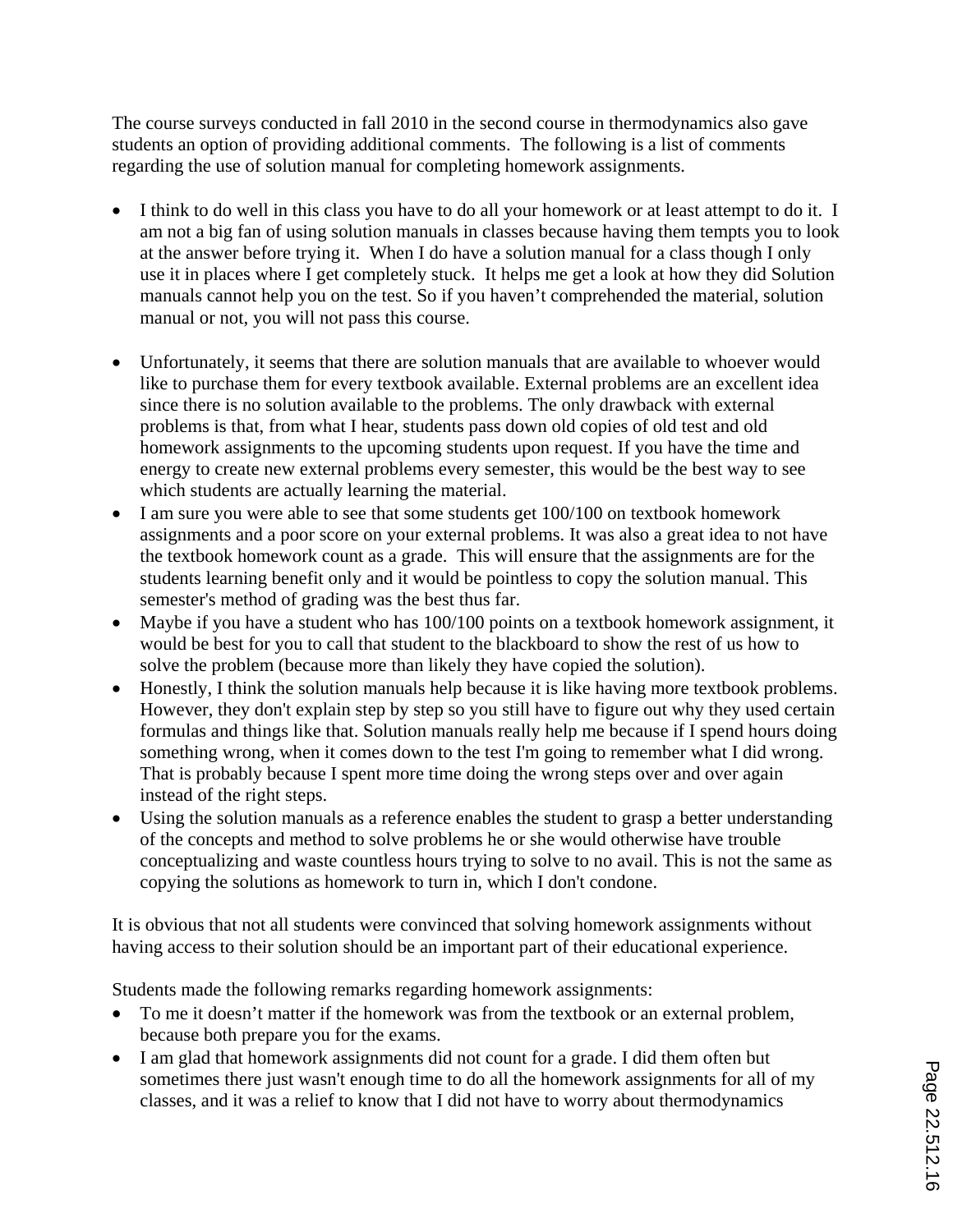homework. I also liked this because it meant less people would cheat and you would have more time to grade the homework submitted by people who didn't just copy the solutions.

- The main reason I didn't do more is because of the amount of time home work took away from assignments in other classes, study time, and personal time. It is doubtful whether I would have done more if the home works were more heavily graded. Most likely it would have just hurt my grade more.
- Too much homework.

The following are student comments regarding the requirement of starting with the most general form of fundamental equations and simplifying them for specific applications:

- Writing the first law and second law really helped me learn the material. I got a C in thermodynamics I and being getting decent grades probably due to the fact of writing the first law and second law every time. Make sure you emphasize this still.
- I am glad that you require us to write the general fundamental equations and then simplify based on the specific problem. Other students who have taken thermodynamics were not required to do this and they have a much harder time working problems than we do. They were taught that specific equations apply to specific examples, whereas we were taught to start with the most basic, and then eliminate variables that we didn't need. I know a lot of students complained about this but it really was for our own good.
- I do feel that writing out the 1<sup>st</sup> and  $2<sup>nd</sup>$  laws was helpful but it was also a big part of what made test taking such a lengthy process.

# **Summary**

It is obvious that not all students were convinced that solving homework assignments without having access to their solution should be an important part of their educational experience.

Students made the following remarks regarding homework assignments:

- To me it doesn't matter if the homework was from the textbook or an external problem, because both prepare you for the exams.
- I am glad that homework assignments did not count for a grade. I did them often but sometimes there just wasn't enough time to do all the homework assignments for all of my classes, and it was a relief to know that I did not have to worry about thermodynamics homework. I also liked this because it meant less people would cheat and you would have more time to grade the homework submitted by people who didn't just copy the solutions.
- The main reason I didn't do more is because of the amount of time home work took away from assignments in other classes, study time, and personal time. It is doubtful whether I would have done more if the home works were more heavily graded. Most likely it would have just hurt my grade more.
- Too much homework.

The following are student comments regarding the requirement of starting with the most general form of fundamental equations and simplifying them for specific applications:

• Writing the first law and second law really helped me learn the material. I got a C in thermodynamics I and being getting decent grades probably due to the fact of writing the first law and second law every time. Make sure you emphasize this still.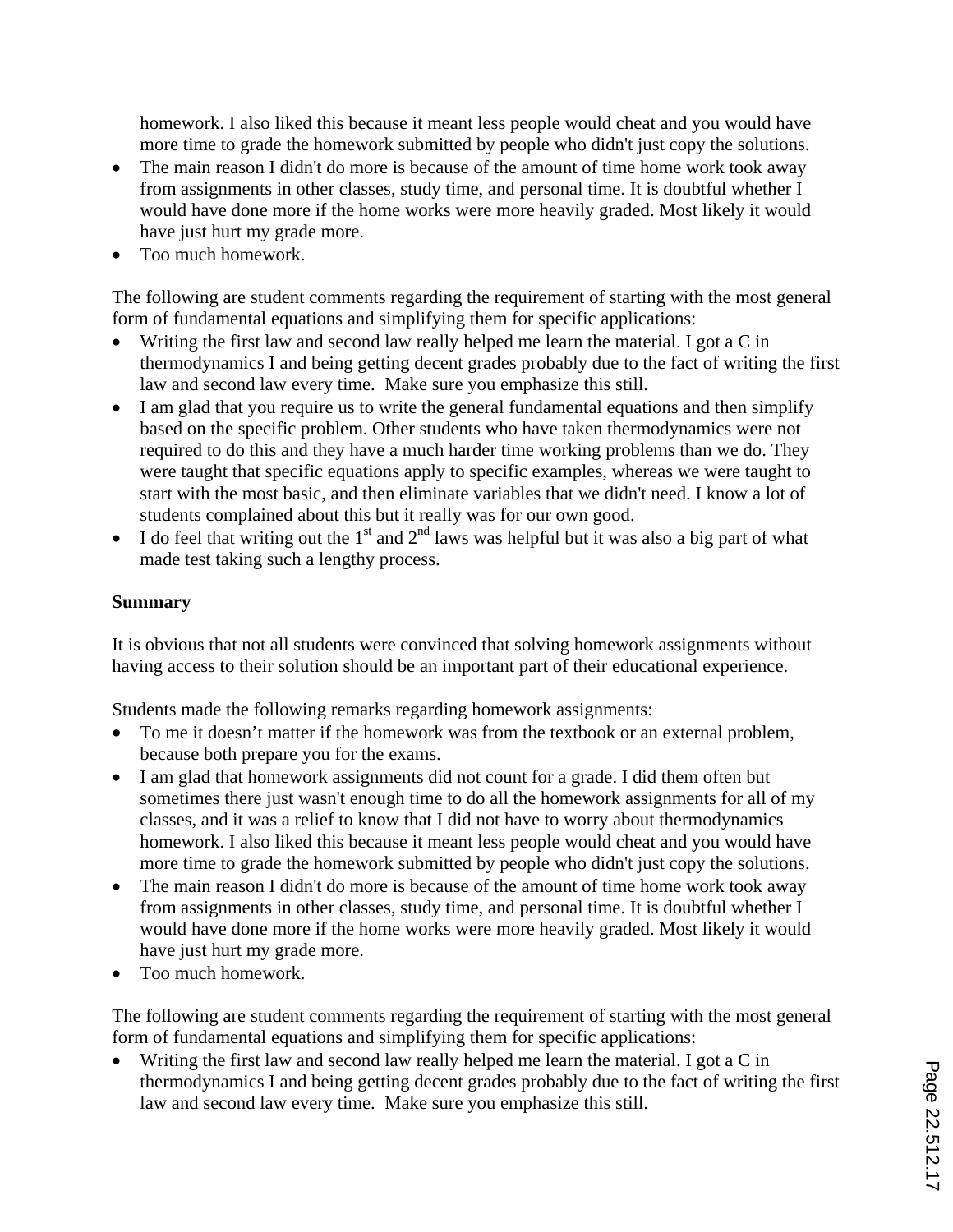- I am glad that you require us to write the general fundamental equations and then simplify based on the specific problem. Other students who have taken thermodynamics were not required to do this and they have a much harder time working problems than we do. They were taught that specific equations apply to specific examples, whereas we were taught to start with the most basic, and then eliminate variables that we didn't need. I know a lot of students complained about this but it really was for our own good.
- I do feel that writing out the 1<sup>st</sup> and  $2<sup>nd</sup>$  laws was helpful but it was also a big part of what made test taking such a lengthy process.

#### **References**

- 1. Karimi, A. and Manteufel, R." Application of Excel in Psychrometric Analysis," *ASEE-2010-2042, Proceedings of the 2010 ASEE Annual Conference,* June 20-23, Louisville, KY.
- 2. Karimi, A., "Using Excel For The Thermodynamic Analysis of Air-standard Cycles and Combustion processes,' *IMECE2009-11722, Proceedings of ASME International Mechanical Engineering Congress and Exposition*, November 13-19, Orlando, FL
- 3. Karimi, A., "A Compilation of Examples for Using Excel for Solving Heat Transfer Problems," *ASEE-2009- 2284, Proceedings of the 2008 ASEE Annual Conference,* June 14-17, Austin, TX
- 4. Karimi, A., "An Approach in Teaching Applied Thermodynamics," *IMECE2008-6812, Proceedings of ASME International Mechanical Engineering Congress and Exposition*, November 2-6, Boston, MA
- 5. Karimi, A., "Application of Excel in Solving Heat Exchanger Problems," *ASEE-GSW 5-1*, *Proceedings of the 2008 ASEE-GSW section Annual Conference,* March 26-28, Albuquerque, New Mexico.
- 6. Karimi, A., DeLeon, J., and Hannan. M., "A Review of Available Computer Software Packages for Use in An Undergraduate Heat Transfer Course," *IMECE2007-43289, Proceedings of ASME International Mechanical Engineering Congress and Exposition*, November 11-15, 2007, Seattle, Washington.
- 7. Karimi, A. "Use of Interactive Computer Software in Teaching Thermodynamics," *IMECE2005-81943*, Proceedings of IMECE2005 2005 ASME International Mechanical Engineering Congress and Exposition November 5-11, 2005, Orlando, Florid.
- 8. Manteufel, R.D., 2006, "Electronic Technology Used in Engineering Thermodynamics", T3D6, ASEE-GSW Annual Conference, Baton Rouge, LA, March 15-17.
- 9. Manteufel, R.D., 1999. "A Spiral Approach for Mechanical Engineering Thermodynamics", ASME Curriculum Innovation Award, ASME International Mechanical Engineering Conference, Nashville, TN, November 14-19.
- 10. Karimi, A., "Does Problem Solving Recitation Session Improve Student Retention and Success?," *ASEE 2002- 2793*, Proceedings of the 2002 ASEE Annual Conference, June 16-19, 2002, Montréal, Quebec Canada.
- 11. Manteufel, R., Rogers, A.C., and Karimi, A. "Using Hands-on Thermal-Fluid Projects to Motivate Students," *ASEE-GSW-2002-IIB4,* Proceeding of the 2002 Annual Meeting of the Gulf-Southwest Section of ASEE, March 20-22, 2002, Lafayette, Louisiana.
- 12. http://torrentz.eu/c20dcfc7073cafe0a9e681413aa7bf82fbba0267
- 13. http://www.amazon.com/Solutions-Manual-Accompany-Fundamentals-Thermodynamics/dp/0471269085/ref=sr\_1\_2?ie=UTF8&s=books&qid=1295469058&sr=8-2
- 14. http://cgi.ebay.com/SOLUTIONS-MANUAL-Thermodynamics-Moran-Shapiro- /170592472366?pt=US\_Texbook\_Education&hash=item27b81a8d2e
- 15. http://www.cramster.com/?gclid=CNLahL2Px6YCFQ687QodDH5XIQ
- 16. https://edugen.wiley.com/edugen/secure/index.uni
- 17. Moran M.J. and H.N. Shapiro, *Fundamentals of Engineering Thermodynamics, 6th Edition*, John Wiley and Sons, Inc., 2008.
- 18. Widmann, J. and Shollenberger, K., "Student Use of Textbook Solution Manual: Student and Faculty Perspective in a Large Mechanical Engineering Department," ASEE2006-756, Proceedings of 2006 ASEE Annual Conference, Chicago, Illinois.